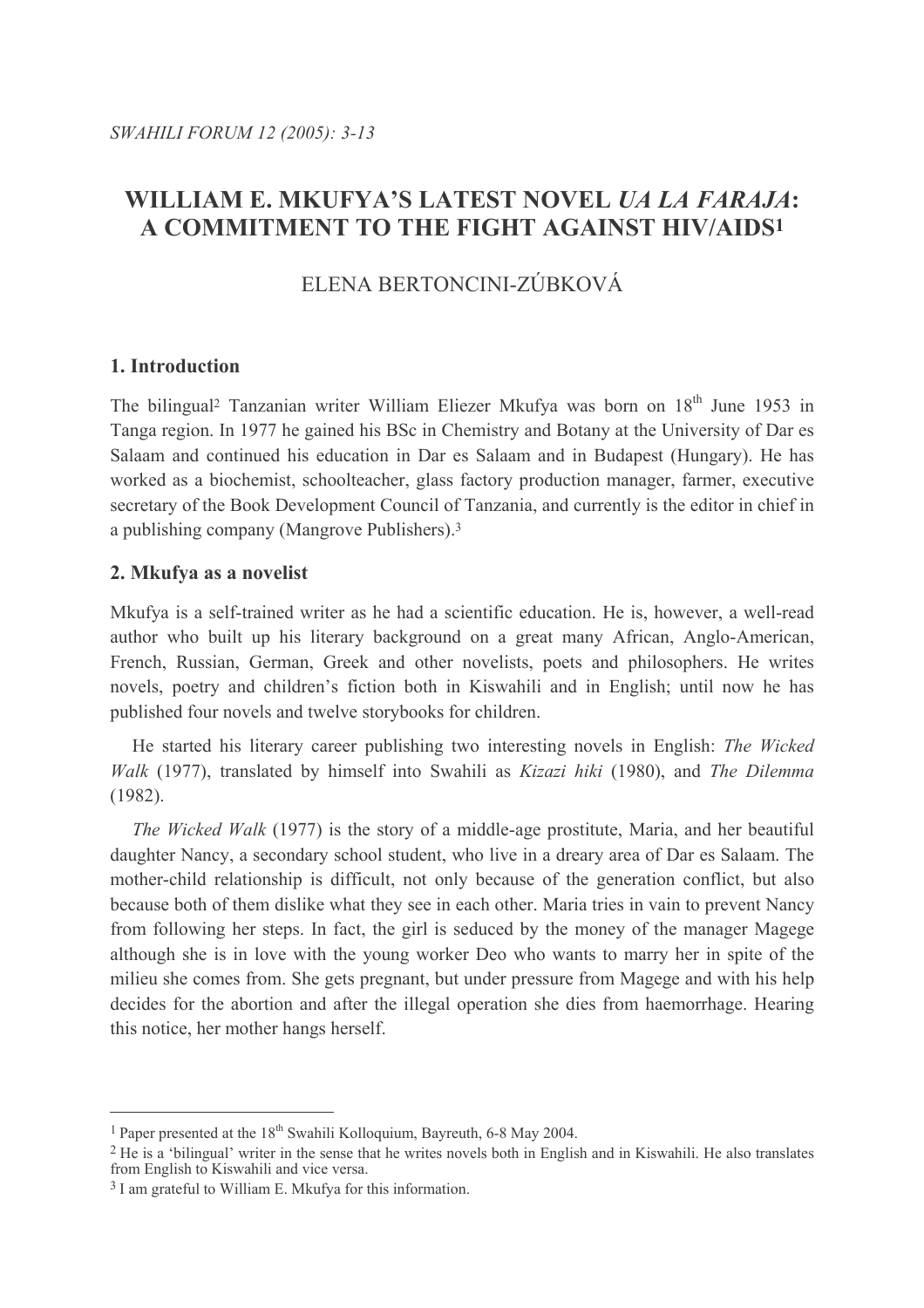Maria is a complex character, torn by conflicting feelings towards her daughter. On the one hand she is dominated by the sense of rejection as the girl reminds her of her  $sin - an$ incestuous intercourse with her brother (without themselves being aware of their kinship). On the other hand she loves her daughter deeply and keeps on prostituting herself in order to maintain her at school, as she wishes a better life for her.

Nancy, instead, is a typical schoolgirl who sells her body to a *sugar daddy* in order to have some extra money; she does not need to do it for surviving. In her first sentimental approaches to Deo she is shy and reserved, but she changes very soon. From the moment she accepts Magege's proposal, her shyness and innocence disappear, she becomes bold and insolent; her character undergoes a transformation, a degenerative process towards corruption. She gets trapped by her thirst of money and ultimately succumbs.

The second novel, *The Dilemma* (1982), is focussed on the conflictual relation of a modern couple. Ernest, an elderly widower, and a much younger woman. Maryam. Their troublesome story, narrated from two different points of view, ends in a tragedy.

Ernest narrates his version in prison after having killed Maryam's lover Rashid. He presents himself as an experienced and sedate man with intellectual interests, who disdains his wife's preferred pastimes. In fact he is a moralist of the old school, considering Maryam his property since he has married her; he is irritated mostly because, by her adultery, she has made a fool of him, and does not regret in the least what he did.

In the second part Maryam narrates how her parents forced her to abandon the only man she ever loved – her sweetheart Rashid, and compelled her to marry Ernest. She does not repent for the adultery, but rather for having consented to marry Ernest, without love, only to better the economic situation of her parents and of herself.

Comparing The Dilemma to The Wicked Walk, we see that in both novels the female characters are doomed to death: two of them - Maryam and Maria - kill themselves whereas Nancy's death is a consequence of the abortion. Rather than condemning his heroines, however, Mkufya seems to emphasize their being victims.

The third of Mkufya's works, Ziraili na Zirani (1999), which won the best manuscript award of TEPUSA (Technical Publications in Africa)<sup>4</sup> for 1999, has been written first in Swahili and then translated by the author into English with the title *Pilgrims from Hell*<sup>5</sup>. This postmodernist work narrates an apocalyptic conflict arisen in Hell – a rebellion against God, organized by famous atheists of history like Voltaire, Marx and Lenin, in which the hero Zirani takes part. This invented character, a sturdy African, after his death goes to Hell where

<sup>&</sup>lt;sup>4</sup> This short-lived company, founded by a group of publishers, businessmen and librarians, was involved in the diffusion of technical and literary books in Tanzania and has a merit in promoting Swahili literature. It organized every year a Book festival (Tamasha la vitabu) coupled with a competition for the best literary manuscript. Mkufya won this prize twice.

 $5$  The English version has not been published yet.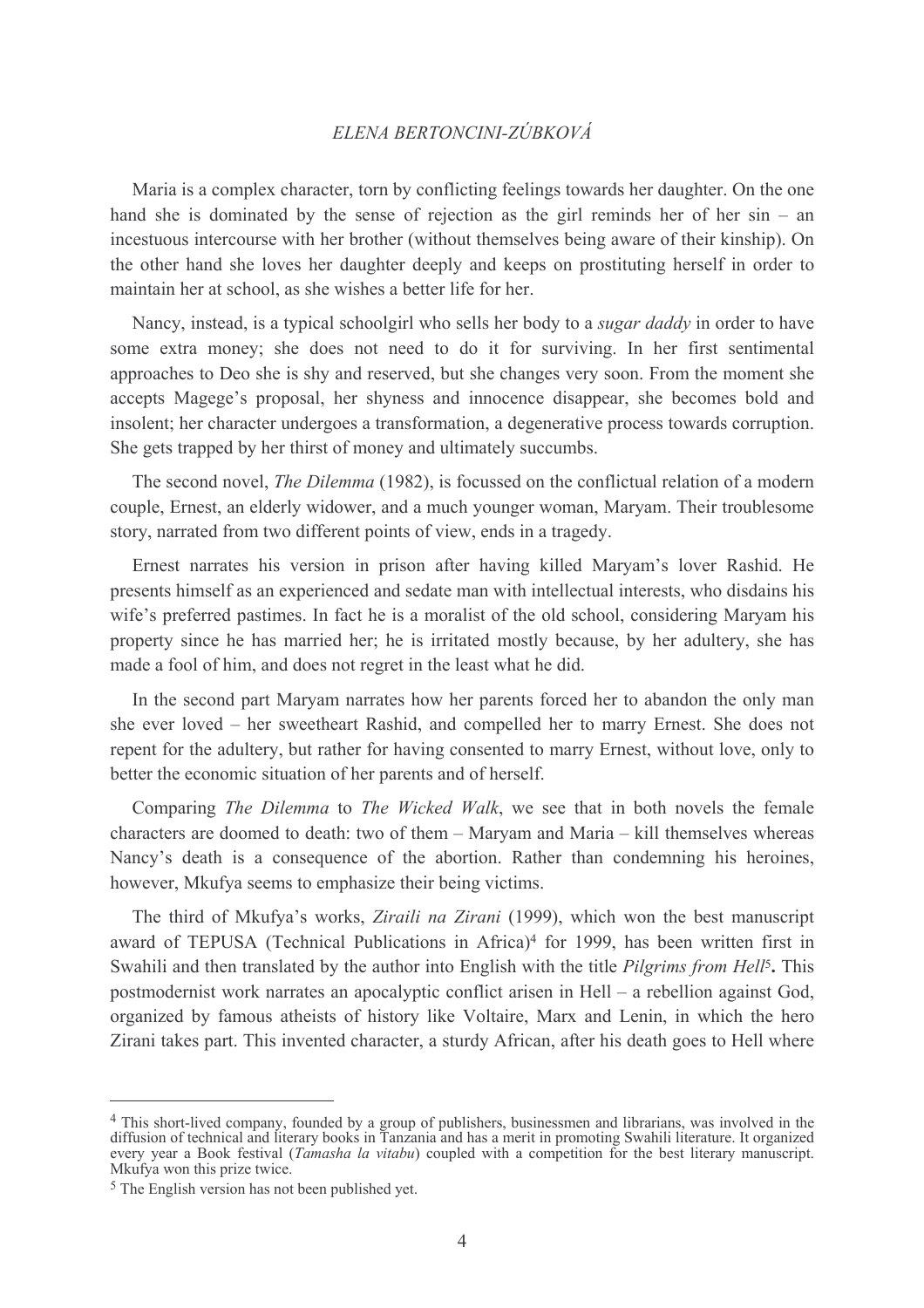he meets a group of materialists – philosophers and scientists of the past as well as recent revolutionaries – who prepare a war against the Heavenly City with the intention to establish a better, more human religion. Heavenly hosts are led by the archangels Michael, Gabriel and Asrael (*i.e. Ziraili*). After a bloody fight, narrated in an epic mood, with many details. Zirani succeeds in reaching the divine throne and smashing it, but this sacrilegious act has an unexpected, tremendous effect: it sets off a nuclear catastrophe which completely destroys the Earth, and even the rebellious souls of the Hell are burnt out. In the final scene the angels and the devils together discuss which planet should be chosen to create a new and better world, and which roles shall they assume, that means whose turn is it to be a villain this time. Ultimately God's voice is heard and all prostrate themselves in adoration.

Rather than grouping his characters according to their religion, Mkufya divides them in believers and unbelievers, defenders and detractors of the Faith. Ultimately he evidences that to fight the religion (and hence God) even in the name of the most noble principles only destroys the creation, without harming the Creator.

In the large fresco of the Hell peopled with numerous historical personalities, the author shows off his remarkable erudition, as he mentions not only famous names of the world history, but also minor or peculiar personages like Jan Hus, Arnoldo da Brescia or Giuseppe Mazzini. His work shows many signs of intertextuality; it contains extracts of poetry as well as quotations by other Anglophone authors (such as Christopher Okigbo, Ayi Kwei Armah or T. S. Eliot). The style is quite refined but not involving.

### 3. Ua la Faraja

I have discussed in some length Mkufya's previous works in order to make evident the similarities and the differences from the novel I am going to analyse. *Ua la Faraja* (The flower of consolation') won the TEPUSA best manuscript award in 2001 and was published in 2004. It is supposed to be the first part of the trilogy *Maua* ('Flowers') in which the author commits himself to the fight against the plague of AIDS in the context of the existentialist philosophy.<sup>6</sup> In more than 400 pages he presents several persons affected by this frightening disease and even if no one recovers his or her health, the author does not sink into pessimism, but presents a sign of hope, or rather 'a flower of consolation'.

### 3.1. Form and content

The novel is structured into four parts and an epilogue (Hofu 'Fear', Majuto 'Regret', Faraja 'Consolation, Relief', Buriani 'Farewell', Hitimisho 'Conclusion'), each subdivided into several chapters. The setting, like in his two English novels, is Dar es Salaam, and precisely one of its quarters, Tandika, where most characters live and amuse themselves. The author is

 $6$  The other two will be *Maua nyikani* ('Flowers in the wilderness') and *Ua limenyauka* ('A faded flower'). I am grateful for this information to Lutz Diegner who interviewed the author. Cf. Mkufya 2005 [published in this volume].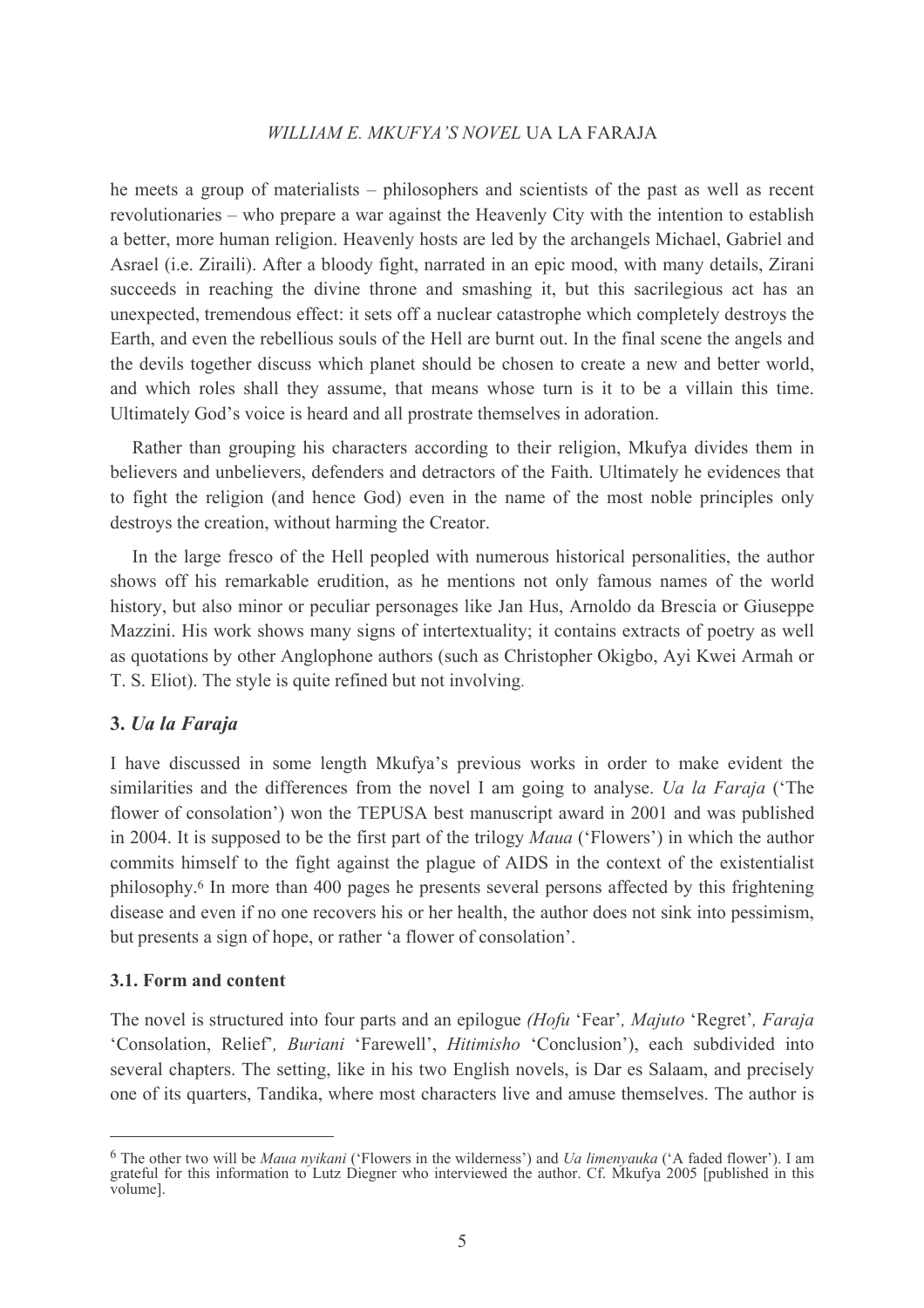an acute observer. He presents a kaleidoscope of typical inhabitants of Dar es Salaam, portraying their everyday life with their problems and leisure, describing their meals and meticulously enumerating the bottles of beer they drink at Malaika Bar, their favourite place.

#### 3.1.1. Characters

The novel features many characters. There are so many that they are listed at the beginning like in a play (cf. ULF: VI)<sup>7</sup>. Basically, however, the story develops round the family of Ngoma and their neighbour Omolo. Ngoma is a depraved and violent man who contracted AIDS from one of his mistresses and in turn has infected his wife Tabu. After the initial dismay. Tabu accepts serenely her seropositivity first and illness later, supported by the love of her children, her sister Grace and other relatives and friends as well as of the caring doctor Hans. Her husband, on the other hand, changes his perverse life becoming a fervid Muslim, but does not change his violent temper. He breaks with his children and repudiates his wife because of her returning to Christianity. Thus, in the last stage of the illness, he finds himself alone, only assisted by his neighbour Omolo. At the last moment, however, Omolo succeeds in making peace between him and his family.

There are several female characters, and four of them have a prominent role. Asha, the owner of a hotel, and Queen, a brilliant lawyer, both Ngoma's mistresses, lead a promiscuous life and hence die from AIDS. The author makes it clear that it is their way of life that has caused their death

Queen, a beautiful and successful woman, is the first character to be taken ill; we meet her at the beginning of the novel with the first symptoms and as the news spreads throughout the neighbourhood, her lovers, including Ngoma, are panic-stricken. Four months later she is terminally ill. The author depicts grimly her decay.

Queen alikuwa amedhoofu sana. Mashavu yalikuwa yamebonyea, kifua kimesinyaa na ngozi yake ilikuwa imepauka na kuwa kavu kama mtu aliyekuwa kwenye mavumbi. (ULF: 157) [...] Fizi zilikuwa nyekundu mno, zenye dalili za vidonda. Lile tabasamu la uzuri alilokuwa nalo zamani sasa lilikuwa limegeuka kuwa la kutisha. (ULF: 158) [...] Unene wote uliompa umbile zuri ulikwishasinyaa, amekuwa mweusi, weusi usiovutia. Ilikuwa kama nuru ya mwili wake imeingia giza. Sehemu zake za siri zilitoa harufu kali kutokana na vidonda vilivyoshambulia nje na ndani. (ULF: 166f)

Queen had become very weak. Her cheeks were hollow, her breast withered, her skin was shrivelled, dry and looked dusty. [...] Her gums were bright red, with visible sores. The beautiful smile she used to have, had become a frightening grin. [...] The softness of her body that made her so attractive, had withered and her complexion had become a dull, unattractive black. It was as if the light in her body had been turned out. Her private parts stank for the sores which had spread not only outside but also inside her body.<sup>8</sup>

 $7$  Here and in the following, citations from *Ua la Faraja* are given as 'ULF'.

<sup>&</sup>lt;sup>8</sup> All translations are mine.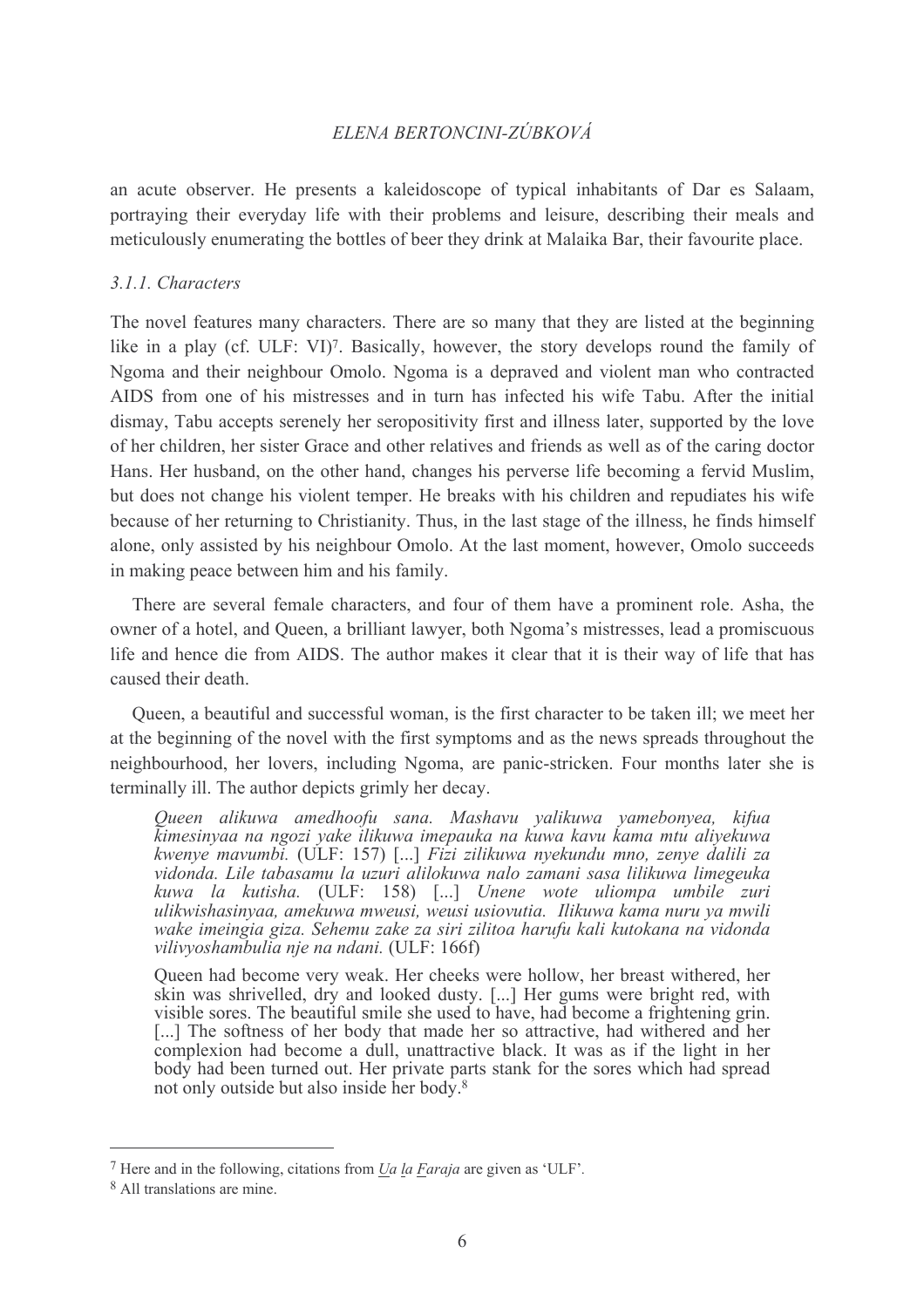Oueen does not wait to die of her illness: she kills herself.

"Kwani maisha ni nini hasa? Kuishi miaka mia na kuishi miaka hamsini kuna tofauti gani? Au, mimi ninayekufa leo na yule atakayekufa miaka mitano au ishirini baadaye, tuna tofauti gani? [...] Eti mtu anapotaka kujiua watu wanamkataza, akikamatwa anaadhibiwa kifungo gerezani! Si upuuzi tu! Mimi sioni tofauti yoyote kati ya kuwepo na kutokuwepo..." (ULF: 158f.)

"Why, what is life, after all? What is the difference between living one hundred years and living fifty years? Or, what is the difference between me dying today and that one dying five or twenty years later? [...] If somebody wants to kill himself, people try and prevent him and if he's caught in the act, he is put in prison! What a nonsense! I don't see any difference between being and non being."

After four years, it is Asha's turn to get terminally ill. She also is portrayed in her decay.

Katika miaka ile ulikuwa msimu wa wanaume kupenda wanawake wanene, wenye matako makubwa na kifua kilichojaa maziwa. Asha alikuwa na kila sifa ya umbile hilo. (ULF: 16) Omolo alishtuka sana kuona jinsi Asha alivyopwaya na kukonda. Hakuwa Asha yule aliyemzoea, mwenye matako manene, maziwa yaliyofura na mabega yaliyokuwa imara. (ULF: 314)

Those were the years when men preferred plump women with large buttocks and ample bosoms. Asha used to be exactly like that. [...] Omolo was shocked on seeing how much weight Asha had lost and how thin she had become. It was not the Asha he used to know, with her heavy buttocks, her breasts bursting out of her dress and her firm shoulders.

Before dying, Asha, a widow of a rich Australian, leaves all her property to the orphans whose parents died from AIDS in order to redeem herself.

The novel features also two virtuous sisters, Tabu and Grace. Tabu, too, succumbs to the illness: in Mkufya's typology of terminally ill persons, she represents an innocent victim.

Grace is a private secretary of Omolo, an accountant in a factory of tinned fish. She is a truly positive character, an ideal woman: modern, but of sound principles, sincere, kindhearted, faithful and uncompromising. She clings tenaciously to her love for Omolo even if he does not want to be more than a friend to her

Omolo alikuwa kijana wa Kijaluo, mrefu kiasi. Hakuwa mnene ila mwili wake ulionyesha kuwa na afya na nguvu nyingi. Kila wakati alionyesha kuwa ni mwenye kupenda kutenda jambo kwa jitihada. [...] Pengine, kilichowavutia Pendo na Chiku ilikuwa sura yake iliyokuwa na umbo la mraba kama tofali na mwanya mkubwa au pengo la taya la chini ambalo watu wa kabila lake huwa nalo kutokana na kung'olewa meno utotoni. (ULF: 11)

Omolo was a young Luo man of average height. He was not fat, but his body appeared full of health and strength. He always tried to do things with diligence. [...] Perhaps what Pendo and Chiku [two barmaids] found attractive was his face, as square as a brick, with a large gap in the lower jaw like the people of his tribe get once their front teeth are extracted in their childhood.

Omolo is a curious character. A restrained type of man, honest, helpful and sober, in good financial standing but without wasting his money on beer and women, in short with a lot of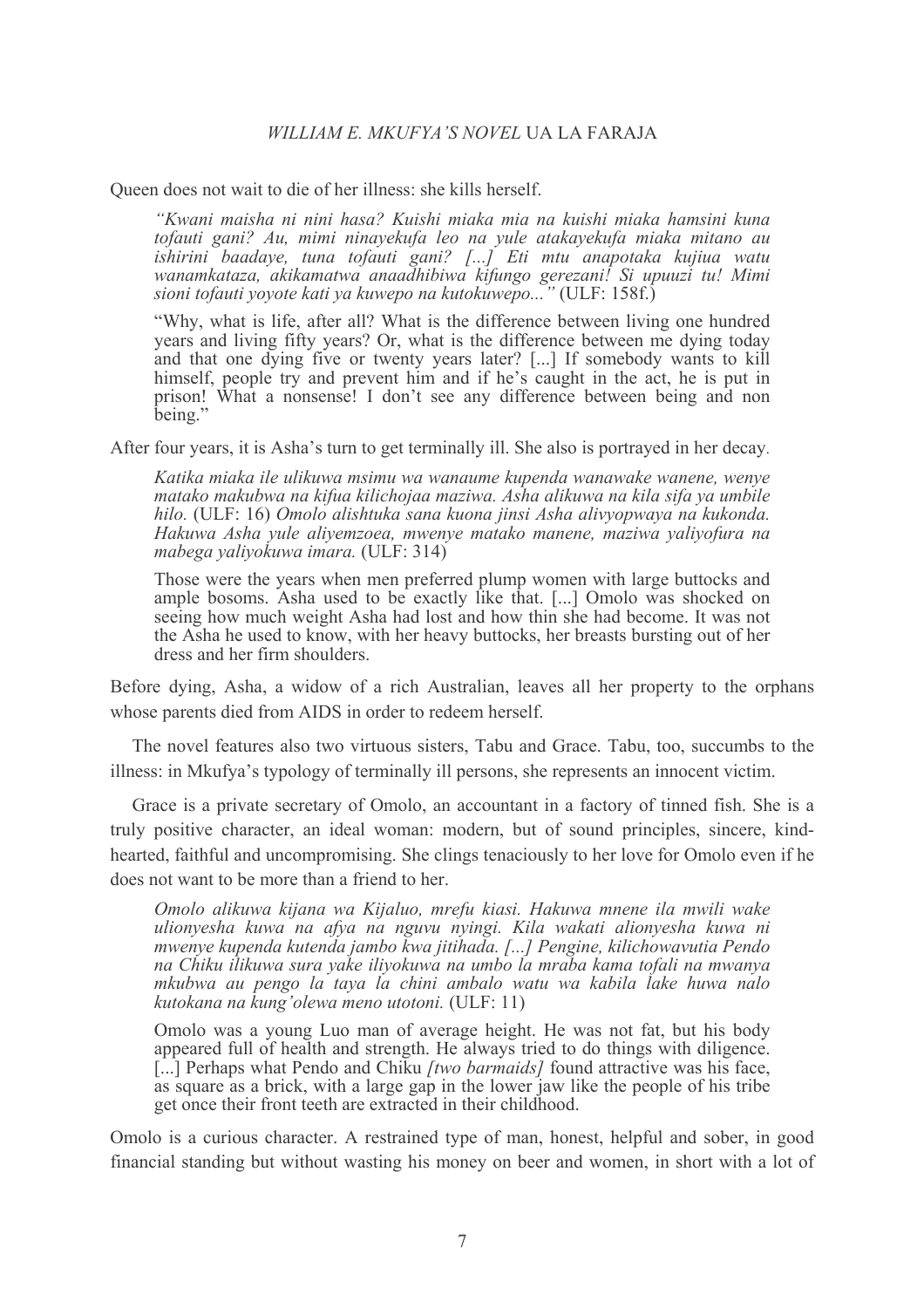virtues and no vices, apparently he is too good to be true. Nothing upsets his quiet and dull daily routine, no conflicts, no problems. The only thrill is a mild suspect of having contracted AIDS because of one sexual intercourse with Queen, but the doubt will be finally dispelled. And vet he cannot be dismissed as a literary hero. Omolo is defined on the blurb as an existentialist (mwenye itikadi ya kidhanaishi) and, in fact, his ideas about the uselessness of life are very much like those of Kezilahabi's Kazimoto (in Kichwamaji).

Omolo alikerwa mno na mawazo kwamba yambidi ale, anywe, avae, alale, na ili aweze kufanya hivyo vyote, alilazimika kupika, kufua nguo na mashuka na kujiandalia chakula. Mawazo yote yaliyomwekea ulazima wa kutenda jambo yalimuudhi kama lile wazo la mama yake kwamba alilazimika kuwa na mke. "Mke wa nini?" alijiuliza. Hakuona haja ya kuzaa watoto wala haja ya kuishi na mtu, eti kwa makusudi ya kupikiwa na kutunziwa nyumba; au kwa kutoshelezwa haja za kimwili. "Haja gani?" Mawazo ya kuwa na watoto yalimwogofya kama wazo la kuwa na mtu aliyeitwa mke. (ULF: 26)

Omolo was greatly annoved at the thought that he had to eat, drink, dress, sleep, and in order to be able to do all this he had to cook, to wash his clothes and bed sheets and to prepare his food. All the thoughts about the need to do something disturbed him and so did his mother's idea that he should have a wife. "A wife, what for?' he asked himself. He did not feel any need to have children or live with somebody only to get somebody to cook for him and look after him, as people say, or to satisfy his carnal needs. "What needs?" The idea of having children frightened him as much as the idea of having a wife.

And, again:

#### "Ndio nini sasa?" alijiuliza.

Omolo alipenda sana kujiuliza swali hili akimaanisha: faida ya maisha ni nini? Kwa nini mtu ahangaike kufanya kazi ili apate pesa, akishazipata azitumie ziishe; kisha atafute nyingine nazo ziishe? Kuna manufaa gani au raha gani ya ajabu, iliyowafanya watu wayahangaikie maisha? Alishangaa kwa nini hata yule mwenye maisha ya shida anapougua na kukaribia kifo, hafurahii kwisha kwa shida zake akifa, bali huhangaika kujitibu ili apone halafu aendelee na shida zake! (ULF:  $30$ )

#### "What for?" he asked himself.

Omolo really liked to ask himself that question which meant: what do we live for? Why should a man take the trouble to work in order to get money, and once he gets it, he'll spend it all? Then he will look for more only to finish it too, why is that so? What kind of reward could ever induce people to care for their lives? He wondered why even a man who has had a hard life, when he is ill and approaching death, is not happy that his problems will end when he dies. Instead he worries and takes medication in order to recover and then continue with his hardship.

Dr. Hans takes up Omolo's favourite question *Ndio nini sasa*?<sup>9</sup> giving it another sense:

"Unakimbilia nini Omolo? Unahangaikia nini katika maisha, ikiwa furaha za maisha venyewe huzitaki. Unasema unakimbilia ofisini.Ukifanya kazi unatafuta nini? Mshahara au kumtumikia mwajiri wako? Bila shaka unatafuta mshahara.

<sup>&</sup>lt;sup>9</sup> This expression (lit. 'What is it now?' that I translated freely as 'What for?') occurs very often in spoken language.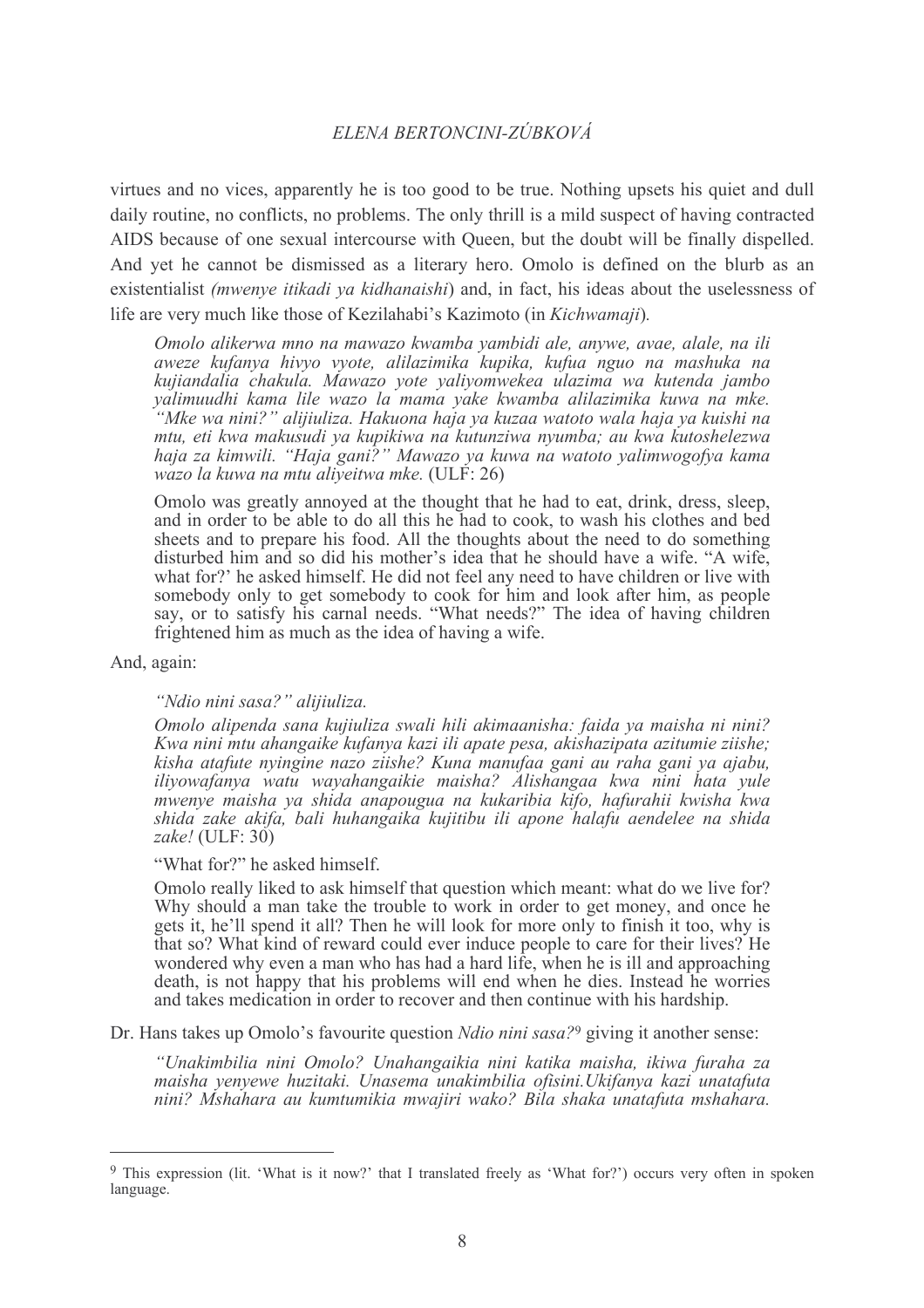Unatafuta pesa! Ukishazipata unazitumiaje? Je, wewe ni hodari wa kula vizuri? Je, wewe ni hodari wa kunywa vizuri? Je, wewe ni hodari wa kwenda kuona sinema nzuri na kusikiliza miziki mitamu? Siyo kweli! Grace aliniambia habari zako. Unaishi tu almuradi unaishi. Ndiyo nini sasa?" (ULF: 349f.)

"Where are you running to, Omolo? Why are you worrying about life, if you don't want the joys of life? You say you are running to the office. When you work, what are you after? A salary? Serving your employer? There is no doubt you are after a salary. You want money! When you get it, how do you use it? Do you care for good food? Do you care for good drinks? Do you care for a good film or good music? No, you don't: that's the truth! Grace told me about you. You only live as long as you live. What for?"

Omolo's malaise is almost as deep as Kazimoto's. He takes no interest in anything, feels no joy, pleasure or love, nor anger or hate. He suppressed all feelings many years before after having lost his parents and now he is frozen inside, as it were.

Hakupenda kuwaona watu wakihuzunika jambo. Kwake, huzuni ilikuwa hisia inayokereketa, asiyoitaka imguse tena baada ya kumgusa huko nyuma. Huzuni ilimkumbusha machungu makali ya utotoni ambayo hakupenda kuyaona tena, kwake au kwa wengine. (ULF: 172)

He did not like to see people in grief. To him, grief was a feeling he had done with in the past and didn't want to feel again. Grief reminded him of the great sorrow that he experienced in his childhood and he did not want to go through it, or to see other people going through it, ever again.

Though always kind and helpful, he never gets emotionally involved; he is unwilling or unable to establish sincere friendly relations and least of all a love affair. For six years he turns down the love of his secretary Grace. Ultimately he gives in, thanks to the insistence of his friend Doctor Hans, and marries her. But his malaise is not vet defeated. The birth of their baby, instead of joy, provokes in him fear and bewilderment.

### 3.1.2. Time

The story is situated in the present; the only date, towards the end of the book, is "200..." (ULF: 367). However, many time references like *ilikuwa siku ya Jumamosi* ('it was Saturday'), siku ya Jumatatu ya mwezi Machi ('on a Monday in March'), ilikuwa *imekwishatimia saa kumi na moja jioni* ('it was already five o'clock in the afternoon') or *siku tatu baadaye, mchana* ('three days after, at noon') punctuate the flow of the narration and separate the episodes. The whole narrative takes six or seven years. It begins with the news of Oueen's illness: the second part occurs four months later and closes with Oueen's death and with Tabu's confirmed seropositivity; in the third part, four years later, it is Ngoma and Asha who die. After two more years, in the fourth part, it is Tabu's turn to die. The epilogue, however, closes more optimistically with the birth of Grace's and Omolo's baby.<sup>10</sup>

 $10$  Nevertheless, Omolo himself is not (yet?) able to enjoy this birth.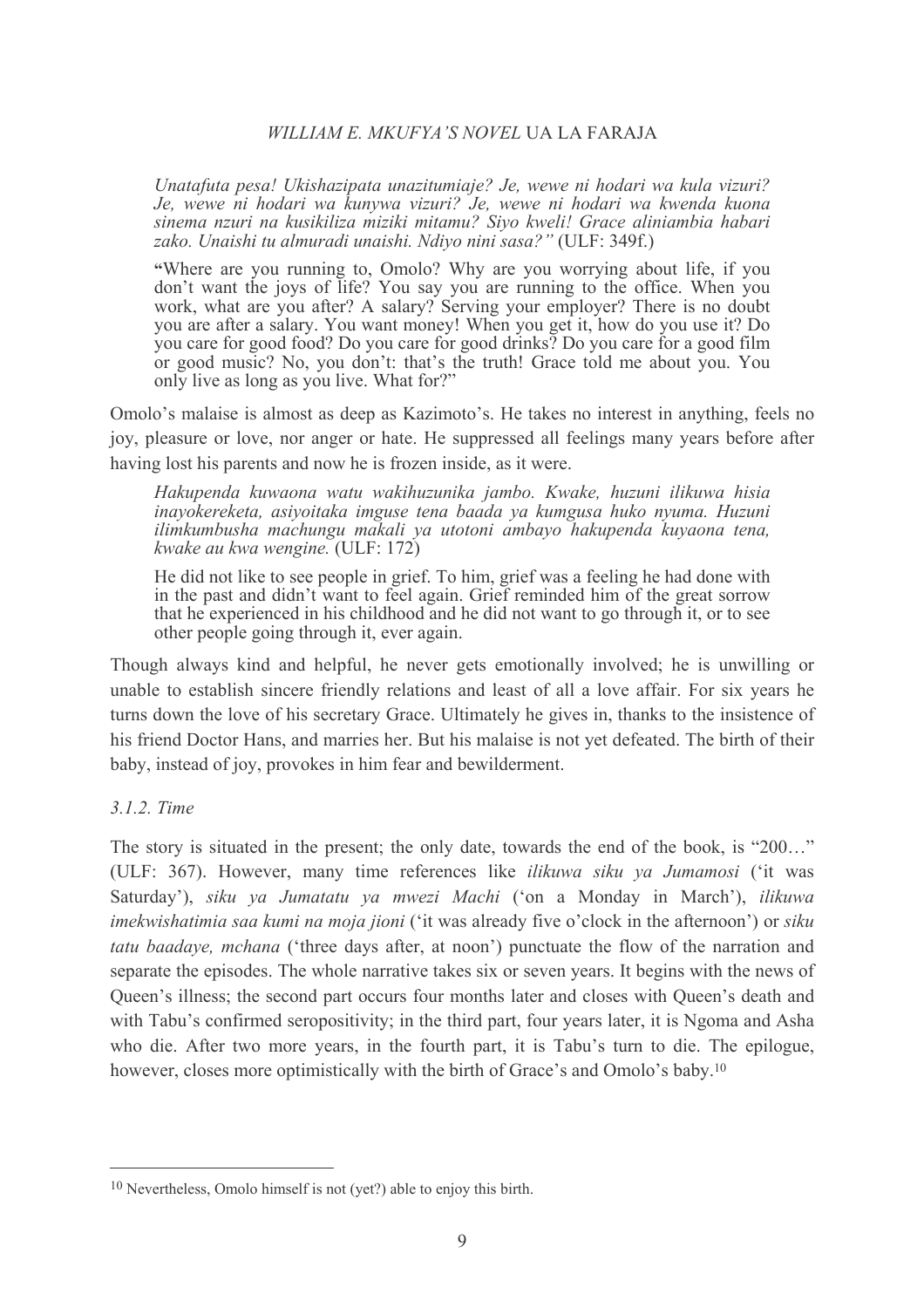#### $3.1.3.$  Message

The author displays a sound knowledge of all phases of AIDS which he describes vividly, with a great naturalism, not avoiding even the most unpleasant aspects of the terminal stages of the illness like bad smells, sweating, blood coughing, or diarrhoea.

The story is narrated quietly, as if he wanted to present AIDS as a normal illness and not as a frightful tragedy. He avoids dramatic situations and conflicts, describing instead commonplace actions such as the daily chore and merrymaking but also medical treatment and funerals. The potentially most powerful scenes, e.g. the quarrel of Ngoma's brothers for the inheritance, are not enacted but the events are only related afterwards.

Even the tragic essence is blended with optimism. Mkufya's message to seropositive persons is that with appropriate medical treatment they may live ten or more years before the first symptoms appear. And to the healthy ones – to take care. In fact, much space is devoted to the discussions and overt moralizing: the author takes his commitment seriously and drives his point home straight out. Especially Dr. Hans, the author's mouthpiece, insists on safe and responsible sexual relations.

"Nilichelewa kuoa, ila sikuwa mchovu kama wewe, nilipenda kufurahi. Starehe ndizo zimenifanya nichelewe kuchagua mpenzi. Kila mwanamke niliyezoeana naye alivutiwa na mimi kwa sababu nilipenda kwenda nao kila mahali: sinema, dansini, kwenye sherehe... Mshahara wangu wote niliumaliza kwenye starehe!"

"Ulikuwa mwasherati!" Omolo alimsuta.

"Hapana! Wasichana niliowazoea waliheshimu sana miili yao. Wazo la ngono kabla ya ndoa halikuwepo..."

"Usiseme uongo!" Omolo alimkatisha na kuzidi kumsuta, "Ulikuwa mzinzi."

"Kweli! Sisemi hayo kwa sababu ya kuwa kwenye hii ofisi ya nasaha kwa wagonjwa wa UKIMWI. Hapana. Ni kweli, ujana wangu niliufurahia sana, lakini siyo katika ngono. Ila tulipenda sana kusimulia habari zake na kusoma vitabu vinavyoihusu, kama hiki..." Dkt. Hans akaonyesha kile kitabu alichokuwa *anasoma* [Kama Sutra]. (ULF: 352)

"I married late, but not because I was indolent like you, it's just that I wanted to enjoy myself. I was having a good time and so I was in no hurry of choosing a wife. It wasn't difficult for me to find new women. I used to take them to the cinema, to dances, to parties... I used to spend my whole salary on that!"

"You were a depraved man!" Omolo accused him.

"No! The girls I used to go out with took good care of themselves. There was no idea of sex before marriage ..."

"Don't tell lies!" Omolo interrupted him and went on with his accusation. "You were nerverse"

"It's true! I'm not saying so because my job is giving advice to those suffering from AIDS. No. It's true, I had a lot of fun in my youth, but sex wasn't part of it. We did like to read and discuss books about it, like this one..." Dr. Hans showed the book he was reading [Kama Sutra].

The author has a message of hope even for terminally ill persons: as long as they have children, they will not disappear. The only way of continuing after death is to perpetuate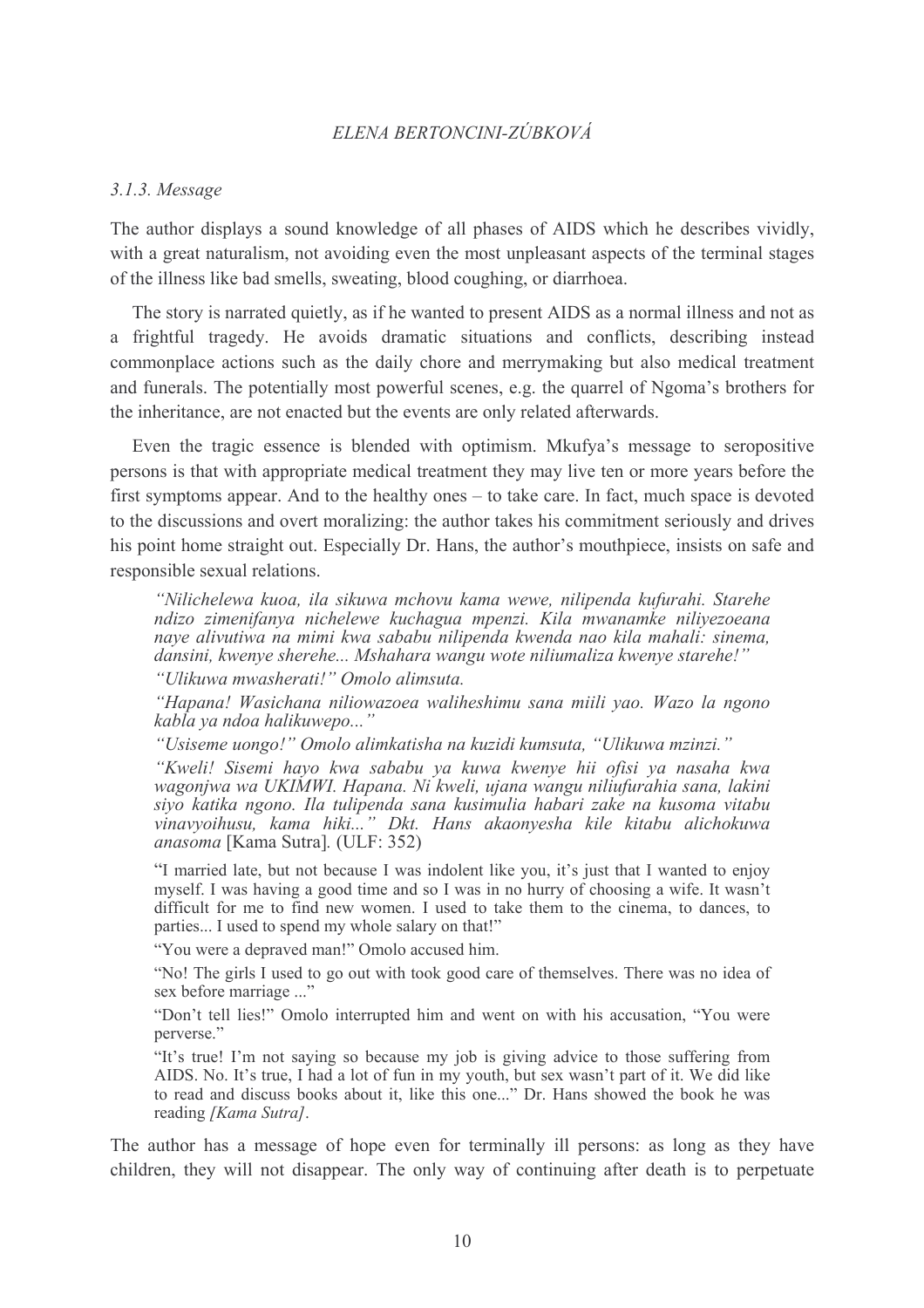one's progeny, handing over to the young generations the bulk of our experience and traditions. A person who has lost his traditions lacks his humanity, his *utu*, he is only a zombie.

"Watu sharti tuzoee kusherehekea kifo kama tunavyousherehekea uzazi kwa sababu zote ni hatua za lazima na za muhimu katika huo mduara wa uhai. Mtu hufa, lakini kizazi kipo daima. La muhimu ni kuhakikisha kwamba yale tunayojifunza katika maisha tuyarithishe kwenye vizazi vyetu katika majando, mafunzo ya maadili na elimu ya watoto. Taifa la wapumbayu wasiokamilisha jando lao ni lile litakaloruhusu washenzi toka nchi za mbali kuingilia na kuvuruga maadili, imani, miiko na elimu ya watoto wao. Utu wa mtu ni ukamilifu wa jadi yake. Mtu asiye na jadi ni ndondocha..." "Au msukule!" (ULF: 415)

"People should get used to celebrate death as we celebrate birth because both are necessary and important steps in the circle of life. Man dies, but he leaves his offspring behind. What is important is to make sure we hand over to our children what we have learnt in our life, in circumcision rites, good manners and school education. Only a nation of stupid people who did not complete their circumcision rites can allow foreigners from a far to interfere with and upset their traditional ethics, their beliefs, their taboos and upbringing of children. Humanity lies in a man's following his traditions wholeheartedly. A person with no traditions is like somebody who has been bewitched..." "Or a zombie!"

### 3.2. Linguistic features

Worth mentioning is the language: quite surprisingly, the novel has an imprimatur of BAKITA<sup>11</sup> (National Swahili Council). This enables us to see what is now considered to be a Standard Swahili. The Kenvan word for television is there in both spelling variants, *luninga* and *runinga*, as well as some colloquialisms such as *kasheshe* ('mess'), *mavituz* ('sexual affairs')<sup>12</sup>, *babu kubwa* ('of high quality' or 'enormous/a lot of') etc., always in direct speech.

Besides, there are at least two words that I could not find in any Swahili dictionary: ndondocha and msukule. I was told by Bw. Abedi Tandika that ndondocha is a bewitched person<sup>13</sup>, whereas *msukule* is a sort of zombie, i.e. someone who is believed to be dead but instead he works secretly for a witch or a wizard. In some areas of Tanzania, on the other hand, the meaning of *ndondocha* is similar to that given above for *msukule*. In fact, in the novelette Sikuwa Ndondocha by Augustine L. Nnimbo (1987), the author explains this term as follows:

Wafanya biashara wengi sana huamini kuwa katika shughuli zao huwa na mafanikio mengi wakiwatumia Ndondocha. Hii ni imani fulani kuwa mtu hufanywa kama amekufa na huzikwa kivuli au wengine huita kivuli hicho

<sup>&</sup>lt;sup>11</sup> Lugha iliyotumika katika kitabu hiki imethibitishwa kuwa ni sanifu na Baraza la Kiswahili la Taifa kwa cheti la Ithibati Nambari 115 kilichotolewa tarehe 23/08/2004. (ULF: IV)

<sup>&</sup>lt;sup>12</sup> It is possible to affix to certain Swahili nouns like *jambo* 'affair', *toto* 'big child', or *vitu* 'things', the English plural suffix, sometimes together with the Swahili prefix MA-. All these nouns are used with

<sup>&</sup>lt;sup>13</sup> But Sauda Barwani in a private letter (22/04/2005) writes: Maana ya ndondocha ni marogo au uchawi ambayo mtu anapelekewa nyumbani kwake na hasa ni mnyama kama panya au paka. ('The meaning of ndondocha is a charm or magic sent to somebody's house, in particular an animal like a mouse or a cat.')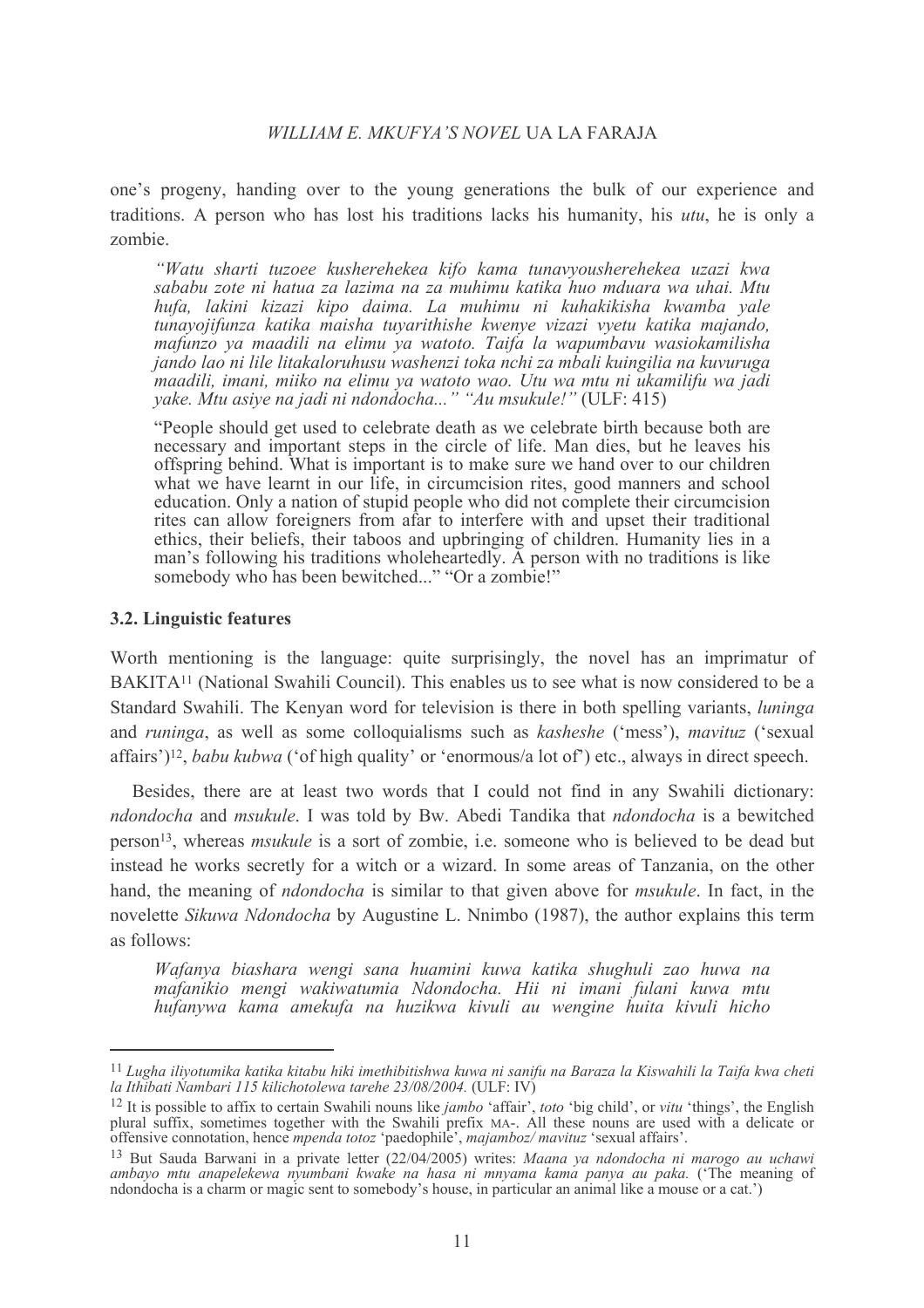mgomba. Kisha binadamu asilia hugeuzwa katika hali inavoitwa Ndondocha, kwa manufaa mbalimbali. Ndondocha haonekani ila kwa dawa maalum kwa watu wenye uwezo huo au watu hao huitwa watu waliokomaa. (Nnimbo 1987: 3)

Many traders believe they can improve their business if they use a Ndondocha. They think it is possible to make people believe that a person is dead by burying what they call his shadow or a banana plant. Then the real person is turned into a Ndondocha to serve various purposes. A Ndondocha is invisible, unless a particular charm used by those who have a special power and who are therefore called 'full-grown people'.

Perhaps the difference between the two is that a *ndondocha* is a sort of lucky charm, a talisman as it were, whereas a *msukule* must work for his master<sup>14</sup>.

As for grammar, the most striking feature is the occurrence of several examples of the diminutive class  $12<sup>1</sup>$ 

Ngoma alizua ka-tabia ka kuanza kuwafundisha wenzake maadili mema na kujifanya mcha-Mungu. (ULF: 121)

Ngoma had the trivial habit of preaching high moral standards to his friends and he claimed he was a God fearing person.

[...] kisha akachukua kanyanya kadogo kutoka kwenye tenga. (ULF: 147)

[...] then she took a small tomato from the basket.

[...] eti kwa hako katalaka kake... (ULF: 265)

[...] he says, because of his miserable divorce [...]

Tabu akacheka, huku akimpiga ka-kofi shavuni (ULF: 277)

Tabu laughed and gave him a light stroke on the cheek

As may be seen, the class 12 is used both with a diminutive and derogatory meaning.

# 4. Conclusion

After his experimental work Ziraili na Zirani, Mkufya returns with Ua la Faraja to the realistic novel, assuming the traditional role of a teacher. Although his main concern is to convey a message explaining how to face the calamity that is affecting Africa more severely than any other part of the world, he has achieved it with an anti-melodramatic approach and with great skill. Probably not wanting to take the risk of being misunderstood, he produced an 'easy', very readable and involving text, but at the same time a fine piece of work. Therefore we are looking forward to Mkufya publishing the other two novels of the trilogy.

# **References**

Mkufya, William E. 1977. The Wicked Walk. Dar es Salaam: Tanzania Publishing House.

Mkufya, William E. 1980. Kizazi hiki. Dar es Salaam: Tanzania Publishing House.

<sup>&</sup>lt;sup>14</sup> Euphrase Kezilahabi in *Dunia Uwanja wa Fujo* (1975) uses the term *kizuu* for a 'working zombie'.